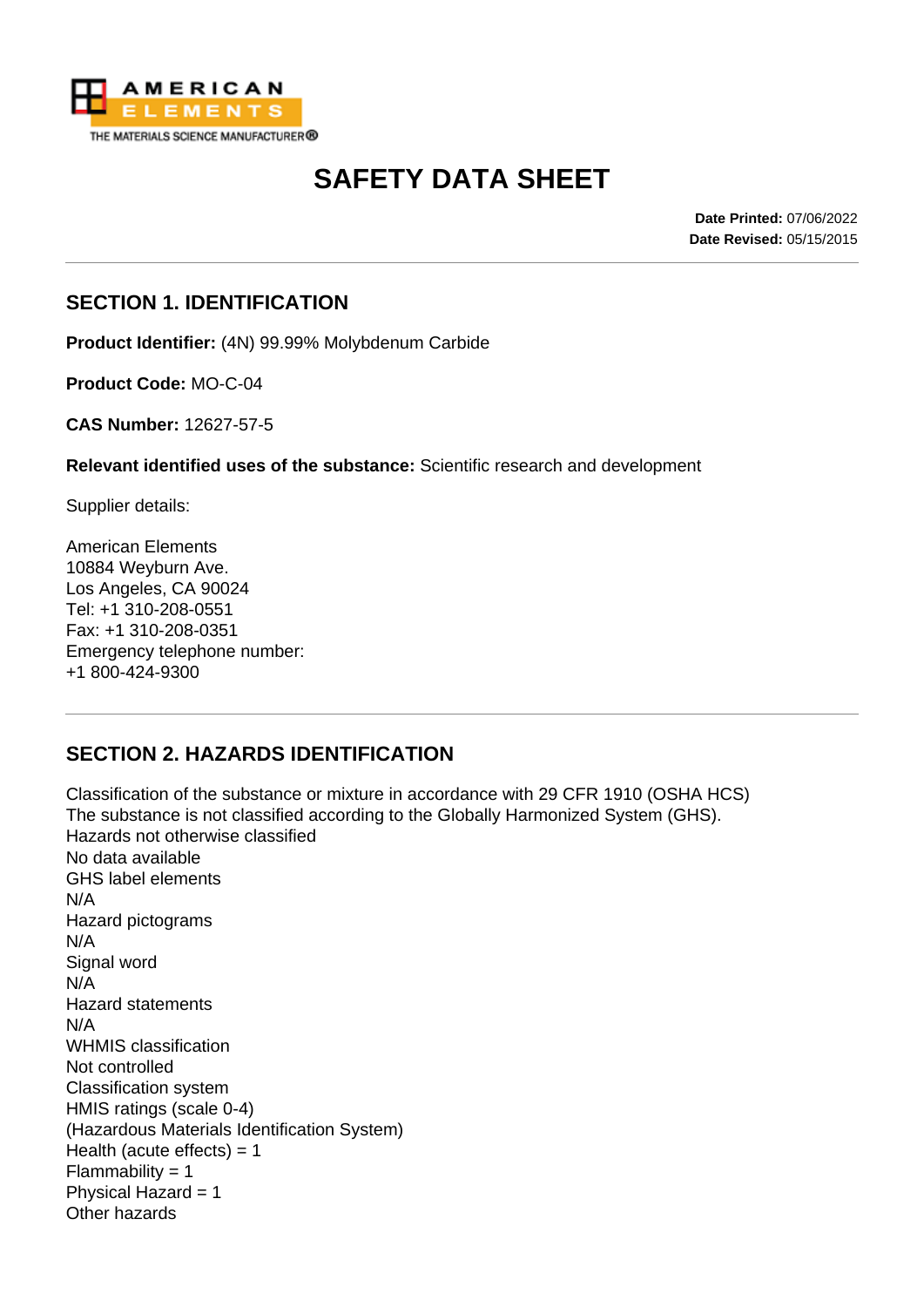Results of PBT and vPvB assessment PBT: N/A vPvB: N/A

#### **SECTION 3. COMPOSITION/INFORMATION ON INGREDIENTS**

**Substances** CAS No. / Substance Name: 12627-57-5 / 12011-97-1 Molybdenum carbide

## **SECTION 4. FIRST AID MEASURES**

Description of first aid measures If inhaled: Supply patient with fresh air. If not breathing, provide artificial respiration. Keep patient warm. Seek immediate medical advice. In case of skin contact: Immediately wash with soap and water; rinse thoroughly. Seek immediate medical advice. In case of eye contact: Rinse opened eye for several minutes under running water. Consult a physician. If swallowed: Seek medical treatment. Information for doctor Most important symptoms and effects, both acute and delayed No data available Indication of any immediate medical attention and special treatment needed No data available

# **SECTION 5. FIREFIGHTING MEASURES**

Extinguishing media Suitable extinguishing agents Product is not flammable. Use fire-fighting measures that suit the surrounding fire. Special hazards arising from the substance or mixture If this product is involved in a fire, the following can be released: Carbon monoxide and carbon dioxide Molybdenum oxides Advice for firefighters Protective equipment: Wear self-contained respirator. Wear fully protective impervious suit.

# **SECTION 6. ACCIDENTAL RELEASE MEASURES**

Personal precautions, protective equipment and emergency procedures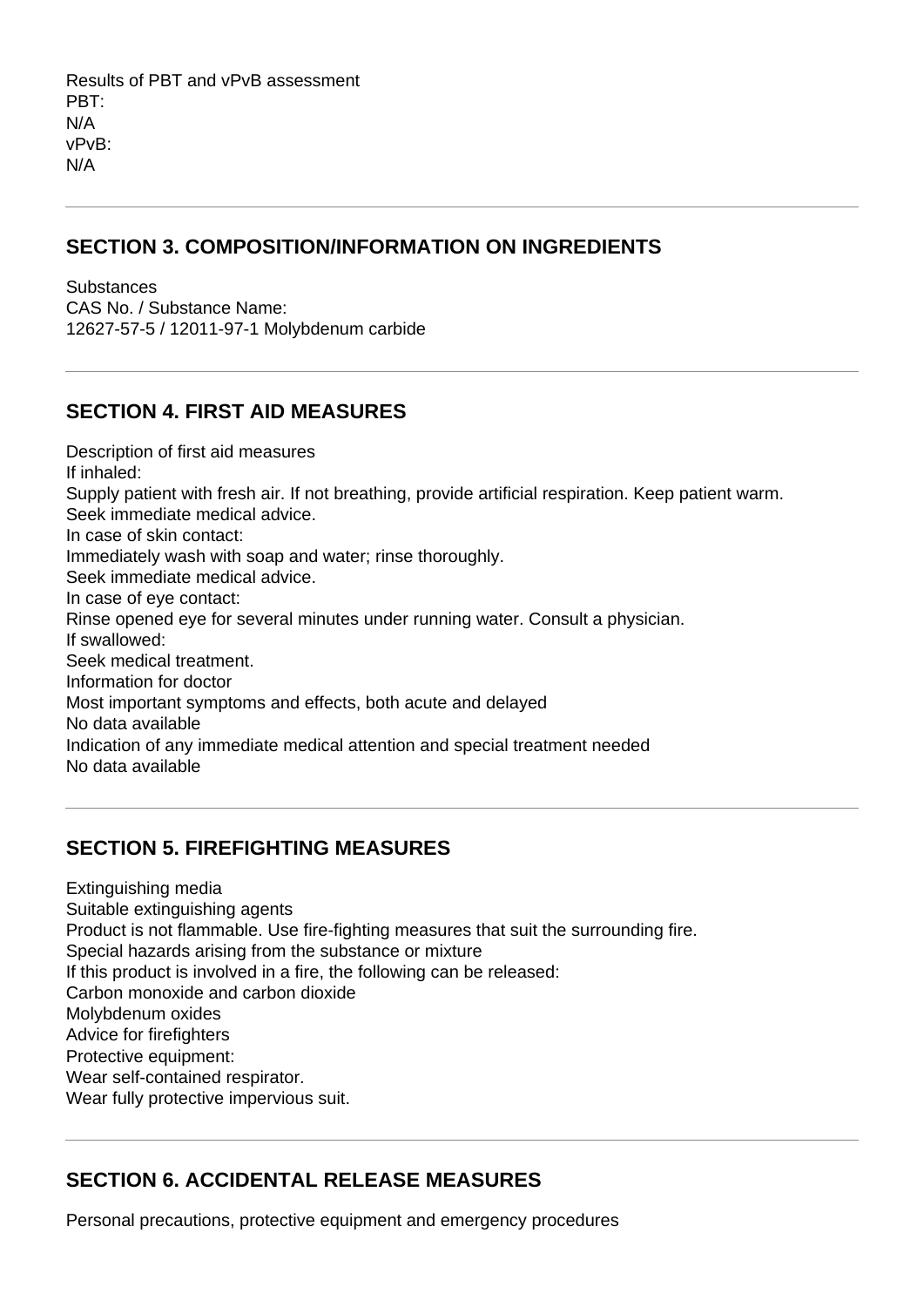Use personal protective equipment. Keep unprotected persons away. Ensure adequate ventilation Environmental precautions: Do not allow product to enter drains, sewage systems, or other water courses. Methods and materials for containment and cleanup: Pick up mechanically. Prevention of secondary hazards: No special measures required. Reference to other sections See Section 7 for information on safe handling See Section 8 for information on personal protection equipment. See Section 13 for disposal information.

#### **SECTION 7. HANDLING AND STORAGE**

**Handling** 

Precautions for safe handling Keep container tightly sealed. Store in cool, dry place in tightly closed containers. Information about protection against explosions and fires: The product is not flammable Conditions for safe storage, including any incompatibilities Requirements to be met by storerooms and receptacles: No special requirements. Information about storage in one common storage facility: Store away from oxidizing agents. Further information about storage conditions: Keep container tightly sealed. Store in cool, dry conditions in well-sealed containers. Specific end use(s) No data available

#### **SECTION 8. EXPOSURE CONTROLS/PERSONAL PROTECTION**

Additional information about design of technical systems: Properly operating chemical fume hood designed for hazardous chemicals and having an average face velocity of at least 100 feet per minute. Control parameters Components with limit values that require monitoring at the workplace: None. Additional information: No data Exposure controls Personal protective equipment Follow typical protective and hygienic practices for handling chemicals. Keep away from foodstuffs, beverages and feed. Remove all soiled and contaminated clothing immediately. Wash hands before breaks and at the end of work. Maintain an ergonomically appropriate working environment. Breathing equipment:

Use suitable respirator when high concentrations are present.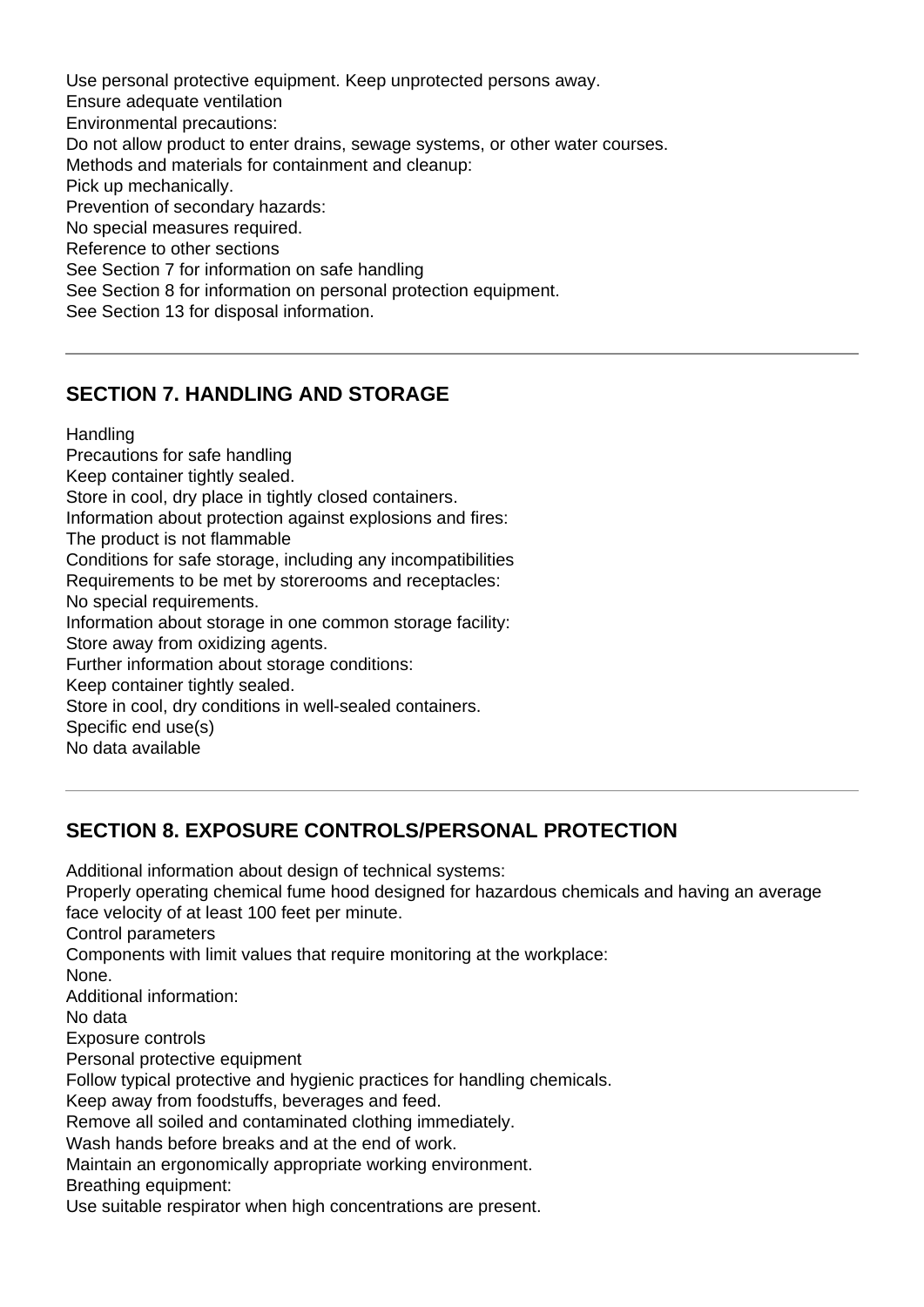Protection of hands: Impervious gloves Inspect gloves prior to use. Suitability of gloves should be determined both by material and quality, the latter of which may vary by manufacturer. Penetration time of glove material (in minutes) No data available Eye protection: Safety glasses Body protection: Protective work clothing.

#### **SECTION 9. PHYSICAL AND CHEMICAL PROPERTIES**

Information on basic physical and chemical properties Appearance: Form: Powder Odor: Odorless Odor threshold: No data available. pH: N/A Melting point/Melting range: 2692°C Boiling point/Boiling range: No data available Sublimation temperature / start: No data available Flammability (solid, gas) No data available. Ignition temperature: No data available Decomposition temperature: No data available Autoignition: No data available. Danger of explosion: No data available. Explosion limits: Lower: No data available Upper: No data available Vapor pressure: N/A Density: No data available Relative density No data available. Vapor density N/A Evaporation rate N/A Solubility in Water  $(H<sub>2</sub>O)$ : Insoluble Partition coefficient (n-octanol/water): No data available. Viscosity: Dynamic: N/A Kinematic: N/A Other information No data available

#### **SECTION 10. STABILITY AND REACTIVITY**

**Reactivity**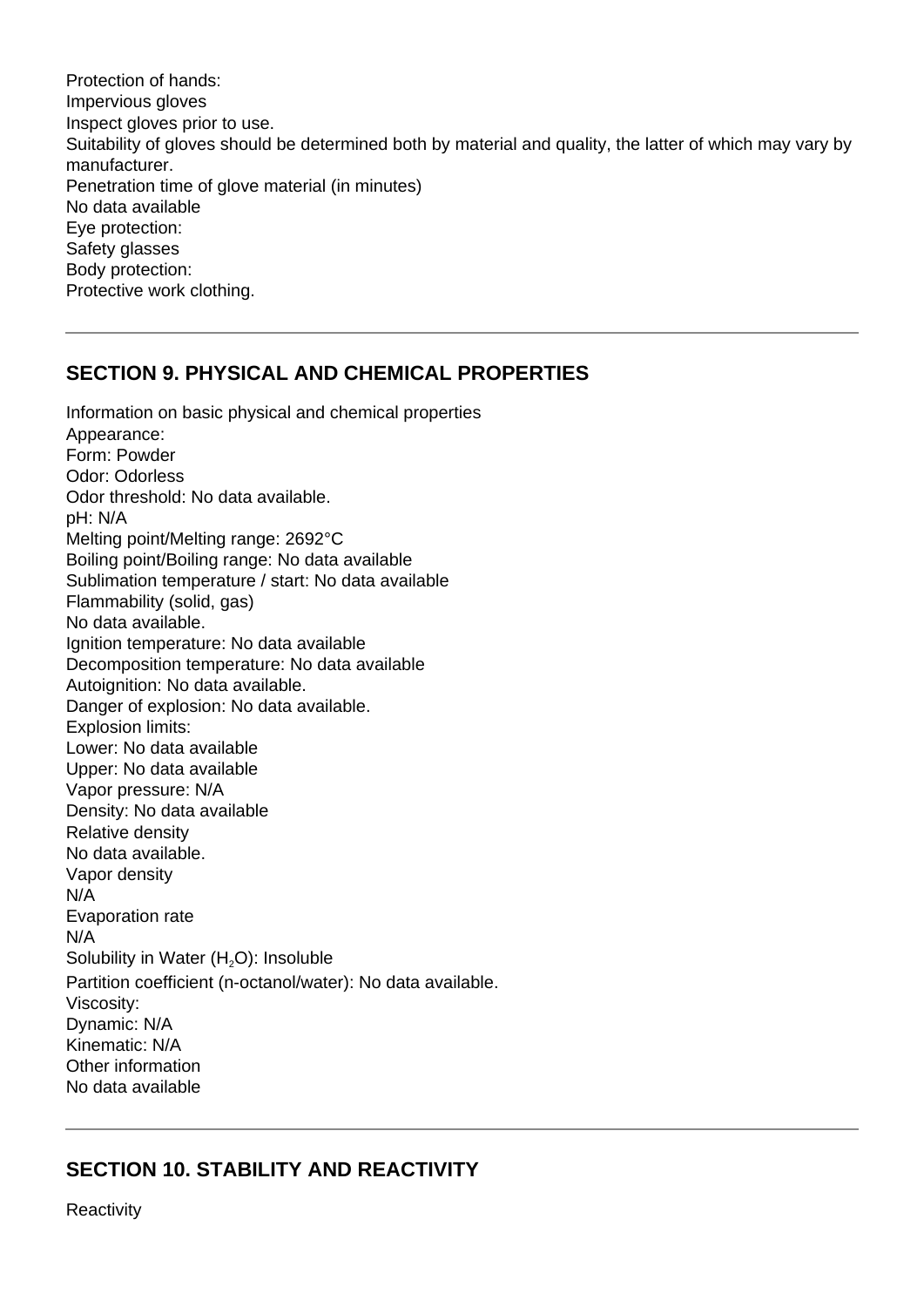No data available Chemical stability Stable under recommended storage conditions. Thermal decomposition / conditions to be avoided: Decomposition will not occur if used and stored according to specifications. Possibility of hazardous reactions Reacts with strong oxidizing agents Conditions to avoid No data available Incompatible materials: Oxidizing agents Hazardous decomposition products: Carbon monoxide and carbon dioxide Molybdenum oxides

## **SECTION 11. TOXICOLOGICAL INFORMATION**

Information on toxicological effects Acute toxicity: No effects known. LD/LC50 values that are relevant for classification: No data Skin irritation or corrosion: May cause irritation Eye irritation or corrosion: May cause irritation Sensitization: No sensitizing effects known. Germ cell mutagenicity: No effects known. Carcinogenicity: No classification data on carcinogenic properties of this material is available from the EPA, IARC, NTP, OSHA or ACGIH. Reproductive toxicity: No effects known. Specific target organ system toxicity - repeated exposure: No effects known. Specific target organ system toxicity - single exposure: No effects known. Aspiration hazard: No effects known. Subacute to chronic toxicity: No effects known. Additional toxicological information: To the best of our knowledge the acute and chronic toxicity of this substance is not fully known.

# **SECTION 12. ECOLOGICAL INFORMATION**

**Toxicity** Aquatic toxicity: No data available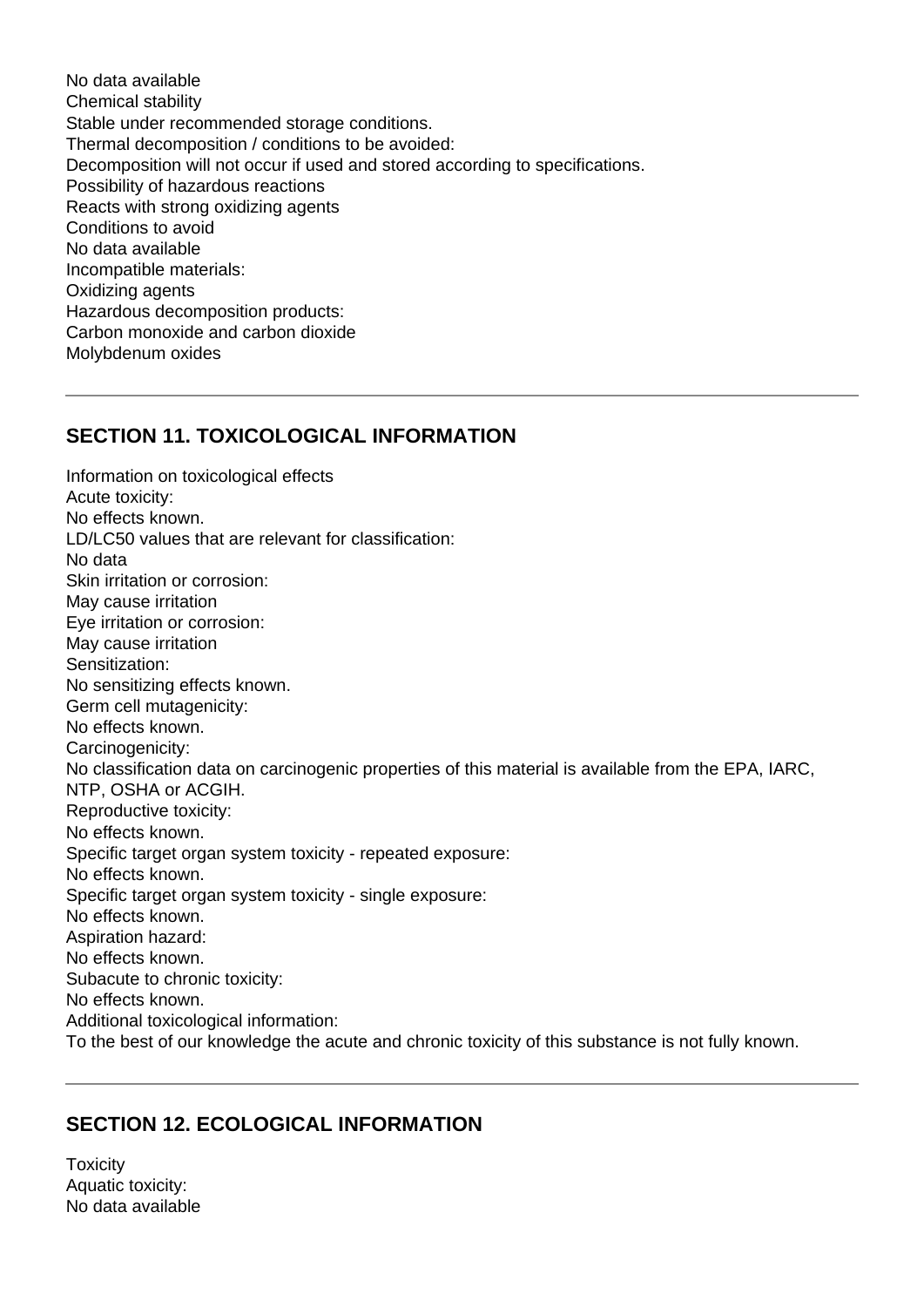Persistence and degradability No data available Bioaccumulative potential No data available Mobility in soil No data available Additional ecological information: Avoid transfer into the environment. Results of PBT and vPvB assessment PBT: N/A vPvB: N/A Other adverse effects No data available

#### **SECTION 13. DISPOSAL CONSIDERATIONS**

Waste treatment methods Recommendation Consult official regulations to ensure proper disposal. Uncleaned packagings: Recommendation: Disposal must be made according to official regulations.

#### **SECTION 14. TRANSPORT INFORMATION**

UN-Number DOT, ADN, IMDG, IATA N/A UN proper shipping name DOT, ADN, IMDG, IATA N/A Transport hazard class(es) DOT, ADR, ADN, IMDG, IATA **Class** N/A Packing group DOT, IMDG, IATA N/A Environmental hazards: N/A Special precautions for user N/A Transport in bulk according to Annex II of MARPOL73/78 and the IBC Code N/A Transport/Additional information: DOT Marine Pollutant (DOT): No